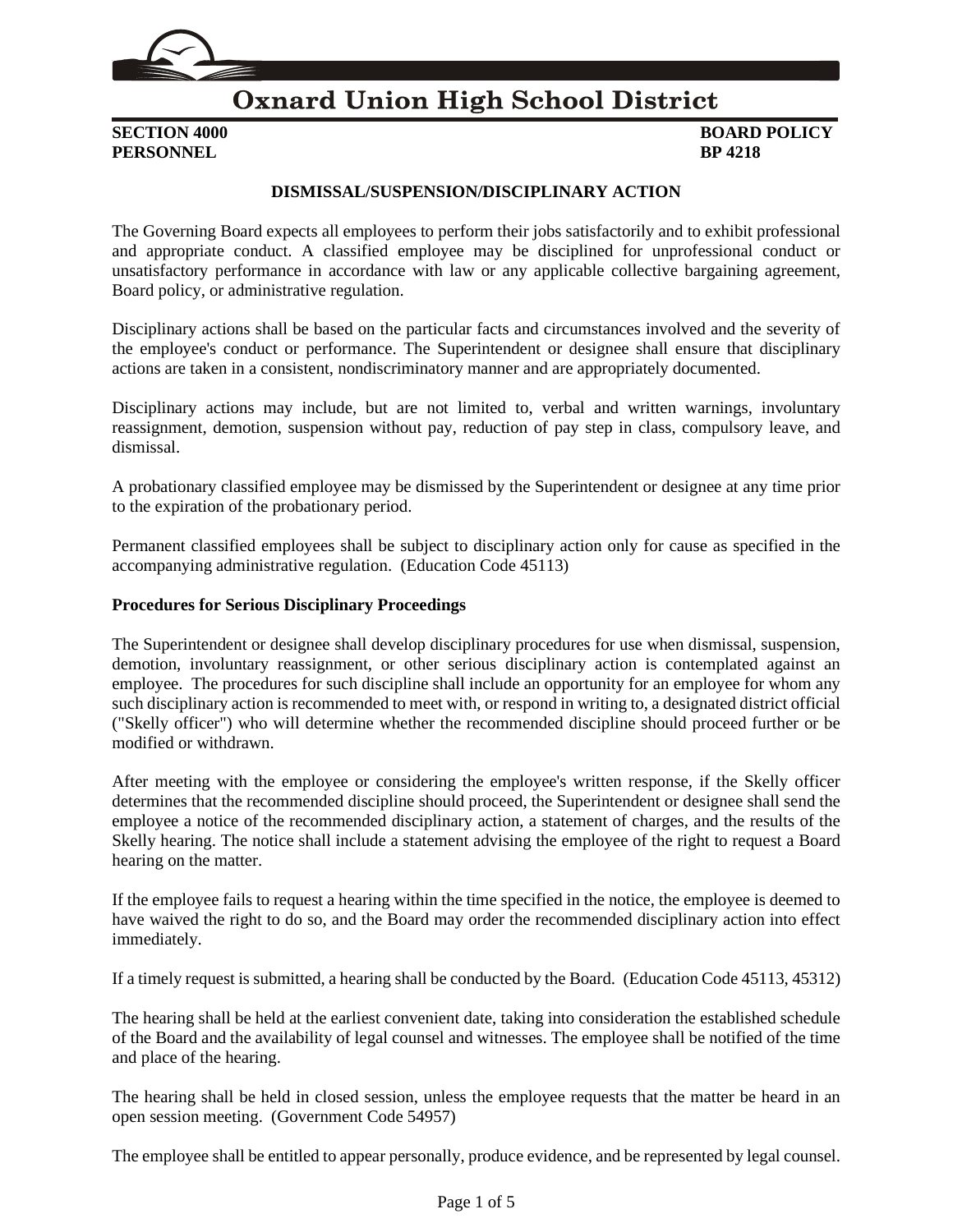The Board may use the services of its legal counsel in ruling upon procedural questions, objections to evidence, and issues of law. The Board may review and consider the records of any prior personnel action proceedings against the employee in which a disciplinary action was ultimately sustained and any records contained in the employee's personnel files and introduced into evidence at the hearing. The Board shall not be bound by rules of evidence used in California courts. Informality in any such hearing shall not invalidate any order or decision made by the Board.

At any time before a matter is submitted to the Board for decision, the Superintendent or designee may, with the consent of the Board, serve on the employee and file with the Board an amended or supplemental recommendation of disciplinary action. If the amended or supplemental recommendation includes new causes or allegations, the employee shall be afforded a reasonable opportunity to prepare a defense. Any new causes or allegations shall be deemed controverted and any objections to the amended or supplemental causes or allegations may be made orally at the hearing and shall be noted on the record.

Following the hearing or, if the employee has not requested a hearing, after reviewing the Superintendent or designee's recommendation for disciplinary action, the Board shall affirm, modify, or reject the recommended disciplinary action. The decision of the Board shall be in writing and shall contain findings of fact and the disciplinary action approved, if any. The decision of the Board shall be final.

Within 10 working days of the Board's final decision, a copy of the decision shall be delivered to the employee and/or designated representative personally or by registered mail.

In lieu of holding a Board hearing on the sufficiency of the causes for disciplinary action, the Board may delegate its authority to an impartial third-party hearing officer. When the matter is heard by a third-party hearing officer, the Board retains the authority to review the determination and to adopt or reject the recommended decision. (Education Code 45113)

If the matter involves an allegation of egregious misconduct as defined in Education Code 44932 and involves a minor, the matter shall be referred to an administrative law judge to determine whether sufficient cause exists for disciplinary action against the employee. In such cases, the ruling of the administrative law judge shall be binding on the district and the employee. (Education Code 45113)

| <b>State Reference</b>     | <b>Description</b>                                                          |
|----------------------------|-----------------------------------------------------------------------------|
| Ed. Code 35161             | Board delegation of any powers or duties                                    |
| Ed. Code 44009             | Conviction of specified crimes                                              |
| Ed. Code 44010             | Sex offense; definitions                                                    |
| Ed. Code 44011             | Controlled substance offense                                                |
| Ed. Code 44940             | Compulsory leave of absence for certificated persons                        |
| Ed. Code 44940.5           | Procedures when employees are placed on compulsory leave of absence         |
| Ed. Code 45101             | Definitions (including disciplinary action, cause)                          |
| Ed. Code 45109             | Fixing of duties                                                            |
| Ed. Code 45113             | Notification of charges, classified employees                               |
| Ed. Code 45123             | Employment after conviction of controlled substance offense                 |
| Ed. Code 45302             | Demotion and removal from permanent classified service                      |
| Ed. Code 45303             | Additional cause for suspension or dismissal of employee charge with        |
|                            | mandatory or optional leave of absence offense                              |
| Ed. Code 45304             | Compulsory leave of absence for classified persons                          |
| Veh. Code 1808.8           | School bus drivers; dismissal for safety-related cause                      |
| <b>Federal Reference</b>   | <b>Description</b>                                                          |
| 42 USC 12101-12213         | Americans with Disabilities Act                                             |
| <b>Management</b>          | <b>Description</b>                                                          |
| <b>Resources Reference</b> |                                                                             |
| <b>Court Decision</b>      | Skelly v. California Personnel Board, (1975) 15 Cal.3d 194                  |
| <b>Court Decision</b>      | California School Employees v. Livingston Union School District, (2007) 149 |
|                            | Cal. App. 4th 391                                                           |
| <b>Court Decision</b>      | CSEA v. Foothill Community College District, 52 Cal. App. 3rd 150, 155-156  |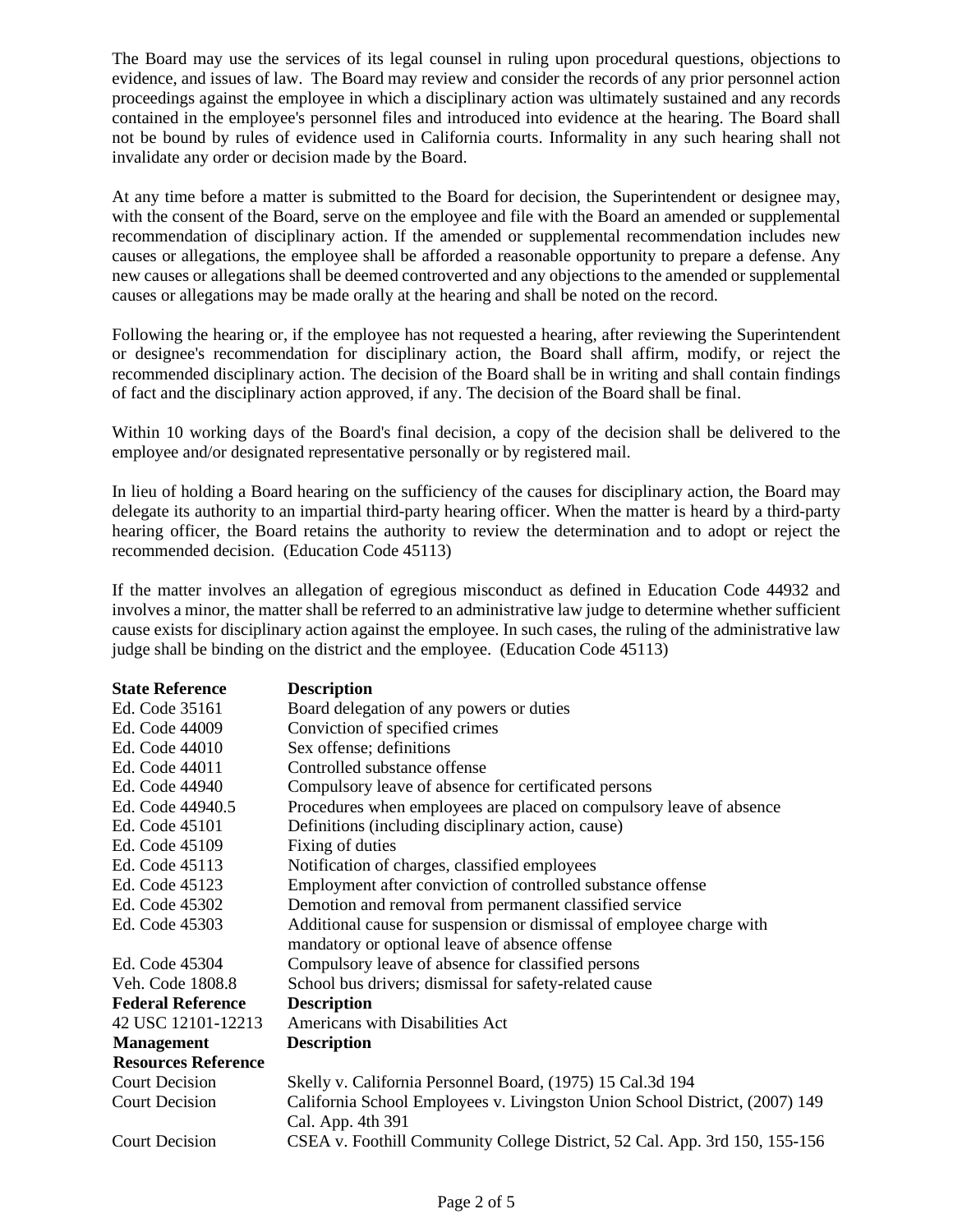

# **Oxnard Union High School District**

**PERSONNEL AR 4218**

**SECTION 4000 ADMINISTRATIVE REGULATIONS**

#### **DISMISSAL/SUSPENSION/DISCIPLINARY ACTION**

#### **Causes for Disciplinary Action**

A permanent classified employee may be subject to suspension, demotion, involuntary reassignment, or dismissal for one or more of the following causes:

- 1. Immoral conduct, including, but not limited to, egregious misconduct that is the basis for a sex offense as defined in Education Code 44010, a controlled substance offense as defined in Education Code 44011, or child abuse and neglect as described in Penal Code 11165.2-11165.6.
- 2. Conduct that constitutes a violent or serious felony as defined in Penal Code 667.5(c) or 1192.7(c).
- 3. Unlawful discrimination, including harassment, against any student or other employee.
- 4. Violation of or refusal to obey state or federal law or regulation, Board policy, or district or school procedure.
- 5. Falsification of any information supplied to the district, including, but not limited to, information supplied on application forms, employment records, or any other school district records.
- 6. Unsatisfactory performance.
- 7. Unprofessional conduct.
- 8. Dishonesty.
- 9. Neglect of duty or absence without leave.
- 10. Insubordination.
- 11. Use of alcohol or a controlled substance while on duty or in such close time proximity thereto as to affect the employee's performance.
- 12. Destruction or misuse of district property.
- 13. Failure to fulfill any ongoing condition of employment including, but not limited to, maintenance of any license, certificate, or other similar requirement specified in the employee's class specification or otherwise necessary for the employee to perform the duties of the position.
- 14. A physical or mental condition which precludes the employee from the proper performance of duties and responsibilities as determined by competent medical authority, except as otherwise provided by a contract or by law.
- 15. Retaliation against any person who, in good faith, reports, discloses, divulges, or otherwise brings to the attention of any appropriate authority any information relative to an actual or suspected violation of state or federal law occurring on or directly related to the job.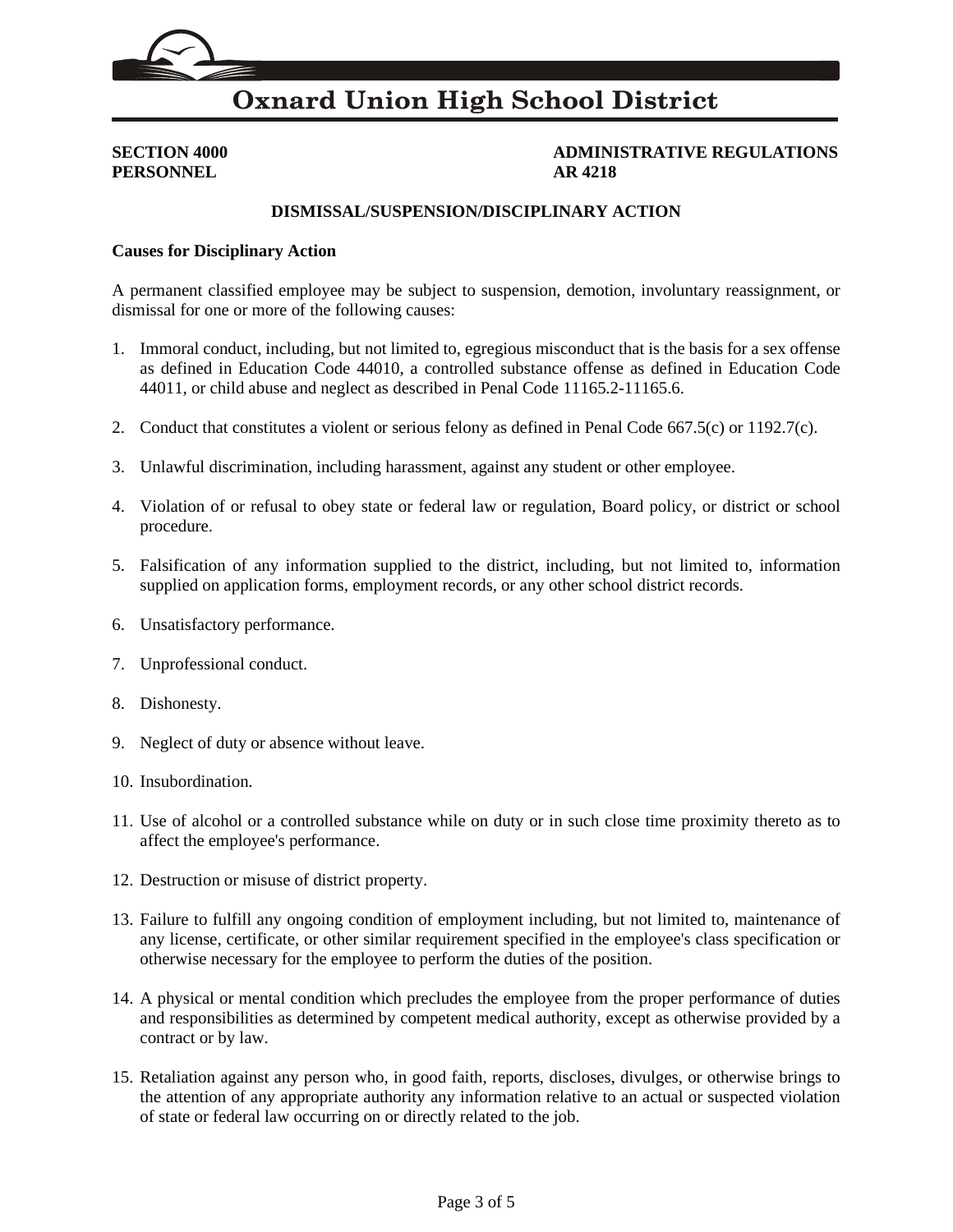- 16. Violation of Education Code 45303 or Government Code 1028 (advocacy of communism).
- 17. Any other misconduct which is of such nature that it causes discredit or injury to the district or the employee's position.

An employee shall not be suspended, disciplined, reassigned, transferred, dismissed, or otherwise retaliated against solely for acting to protect a student, or for refusing to infringe on a student's protected conduct, when that student is exercising free speech or press rights pursuant to Education Code 48907 or 48950. (Education Code 48907, 48950)

No disciplinary action shall be taken for any cause which arose before the employee became permanent, nor for any cause which arose more than two years before the date of the filing of the notice of cause unless this cause was concealed or not disclosed by the employee when it could be reasonably assumed that the employee would have disclosed the facts to the district. (Education Code 45113)

### **Initiation and Notification of Charges**

The Superintendent or designee shall provide notice to the employee of a recommendation for discipline, which includes the charges and materials upon which the recommendation is based. The notification shall identify an impartial district official ("Skelly officer") with whom the employee may meet at a specified time and place or to whom the employee may provide a written response to the recommendation of discipline. After meeting with the employee or considering any response from the employee, the Skelly officer shall recommend to the Superintendent or designee whether to proceed with the recommendation for discipline.

The Superintendent or designee shall file any final recommendation for a disciplinary action in writing with the Governing Board. A copy of the recommendation shall be served upon the employee either personally or by registered or certified mail, return receipt requested, at the employee's last known address.

The notice shall, in ordinary and concise language, inform the employee of the specific charge(s) or cause(s) for the disciplinary action, the specific acts and omissions upon which the action is based, and, if applicable, the district rule or regulation that the employee has allegedly violated. In addition, the notice shall include the employee's right to a hearing on those charges, the time within which the hearing may be requested which shall be not less than five days after service of the notice to the employee, and a card or paper which the employee may sign and file to deny the charges and request a hearing. (Education Code 45113, 45116)

## **Request for Board Hearing**

Within the time specified in the notice of the recommendation of disciplinary action, the employee may request a hearing on the charges by signing and filing the card or paper included with the notice. (Education Code 45113)

Any other written document signed and appropriately filed within the specified time limit by the employee shall constitute a sufficient notice of the request for a hearing. The request shall be delivered to the office of the Superintendent or designee during normal work hours of that office. If mailed to the office of the Superintendent or designee, it must be received or postmarked no later than the time limit specified by the district. In cases where an order of suspension without pay has been issued in conjunction with a recommendation of dismissal, any request for a hearing on the dismissal shall also constitute a request to hear the suspension order, and the necessity of the suspension order shall be an issue in the hearing.

#### **Employment Status Pending a Hearing**

A classified employee against whom a recommendation of disciplinary action has been issued shall remain on active duty status pending any hearing on the charges, unless the Superintendent or designee determines that the employee's continuance in active duty would present an unreasonable risk of harm to students, staff, or property. The Superintendent or designee may, in writing, order the employee immediately suspended from duty without pay and shall state the reasons that the suspension is deemed necessary. The suspension